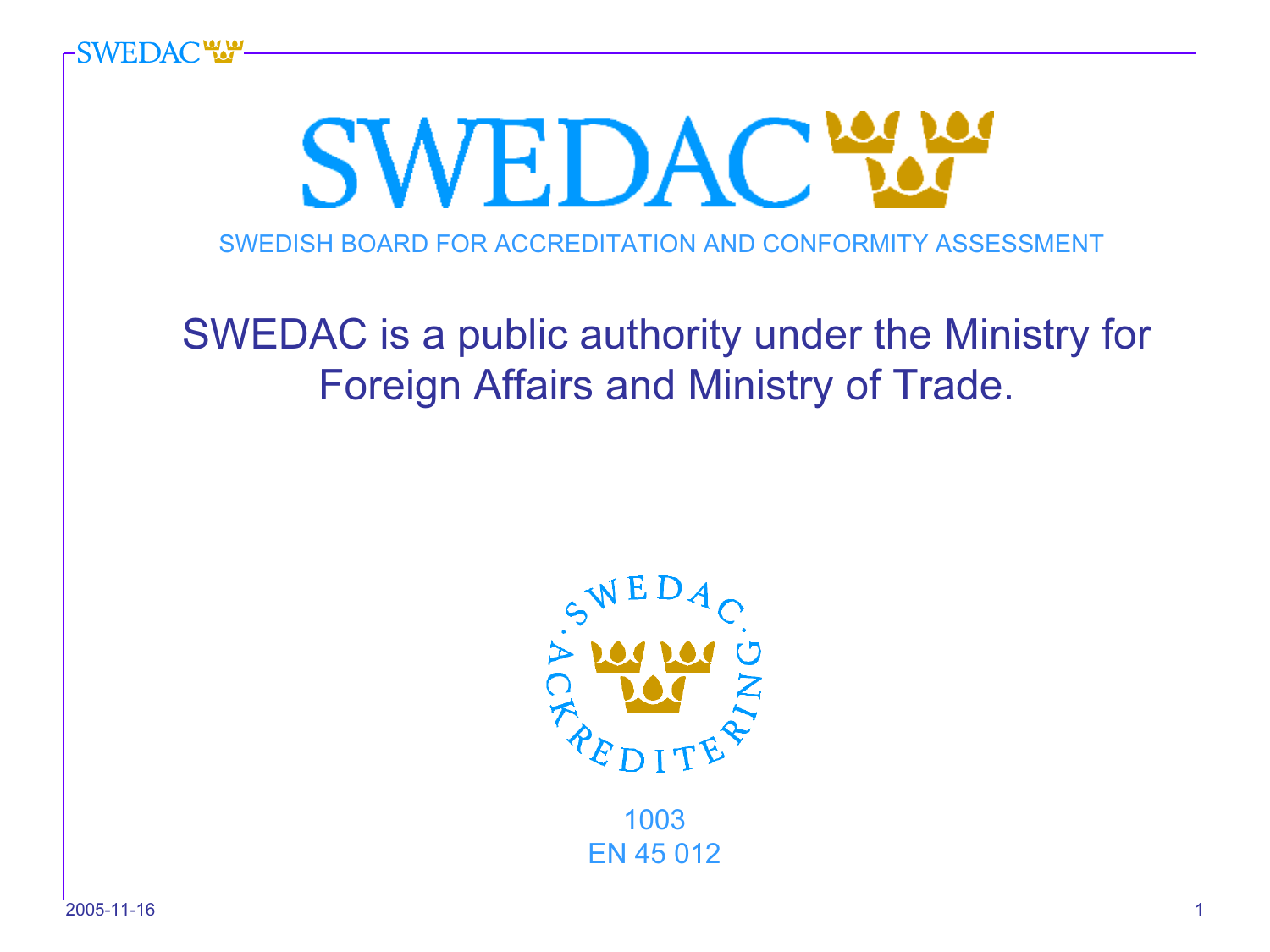#### **SWEDAC's two roles**

- SWEDAC is the national accreditation body, assessing the competence of laboratories, certification and inspection bodies etc.
- SWEDAC is the public authority responsible for regulations and surveillance in the field of legal metrology, market surveillance, Common Criteria etc.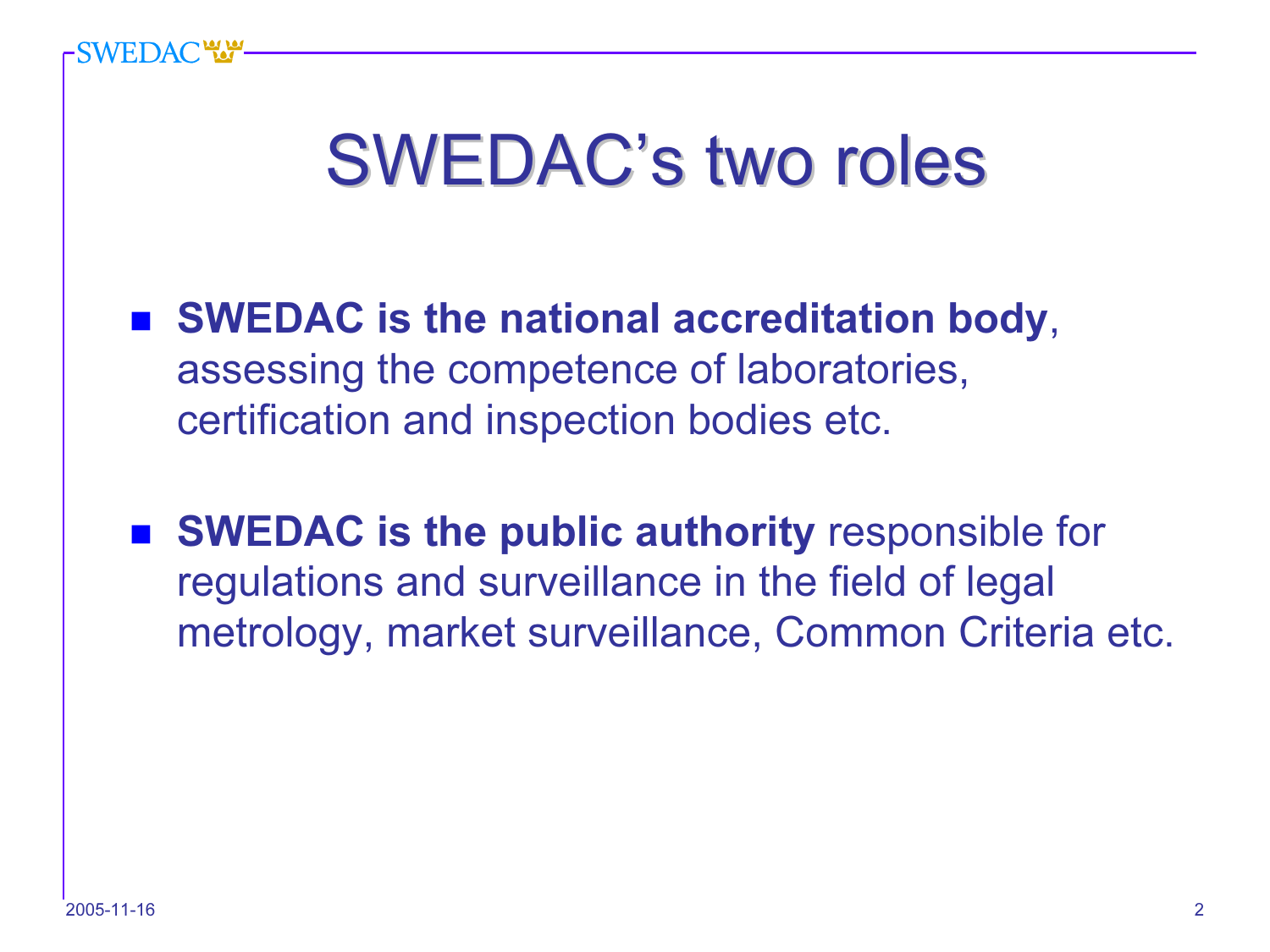# SWEDAC

■ SWEDAC works nationally and internationally to encourage harmonization of conformity assessment in the interest of improved safety and free trade.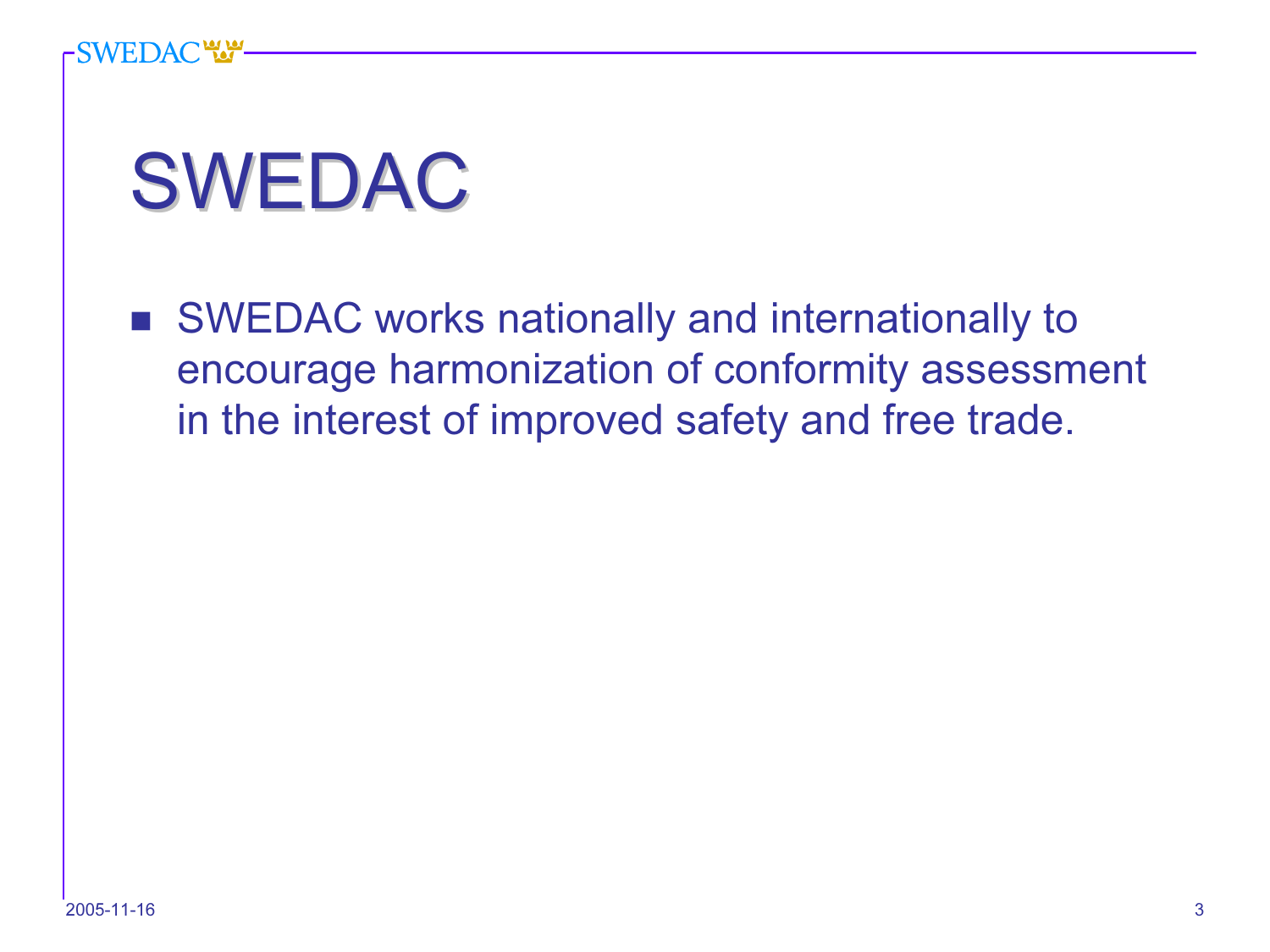#### **SWEDAC WA**

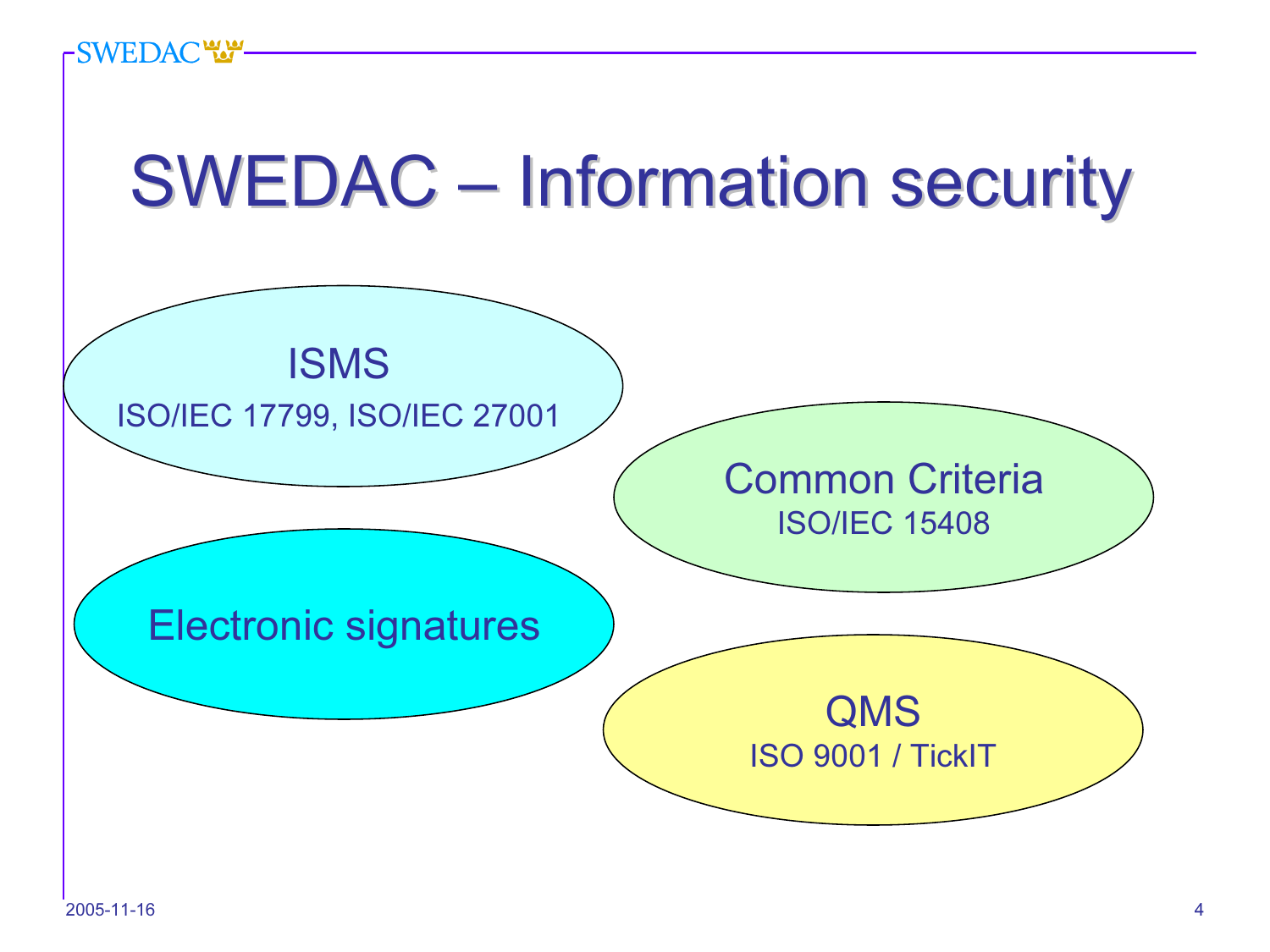### **SWEDAC and Common Criteria**

- SWEDAC is the Swedish signatory and member of the Common Criteria Recognition Arrangement, CCRA
- SWEDAC is responsible for the National CC Scheme in Sweden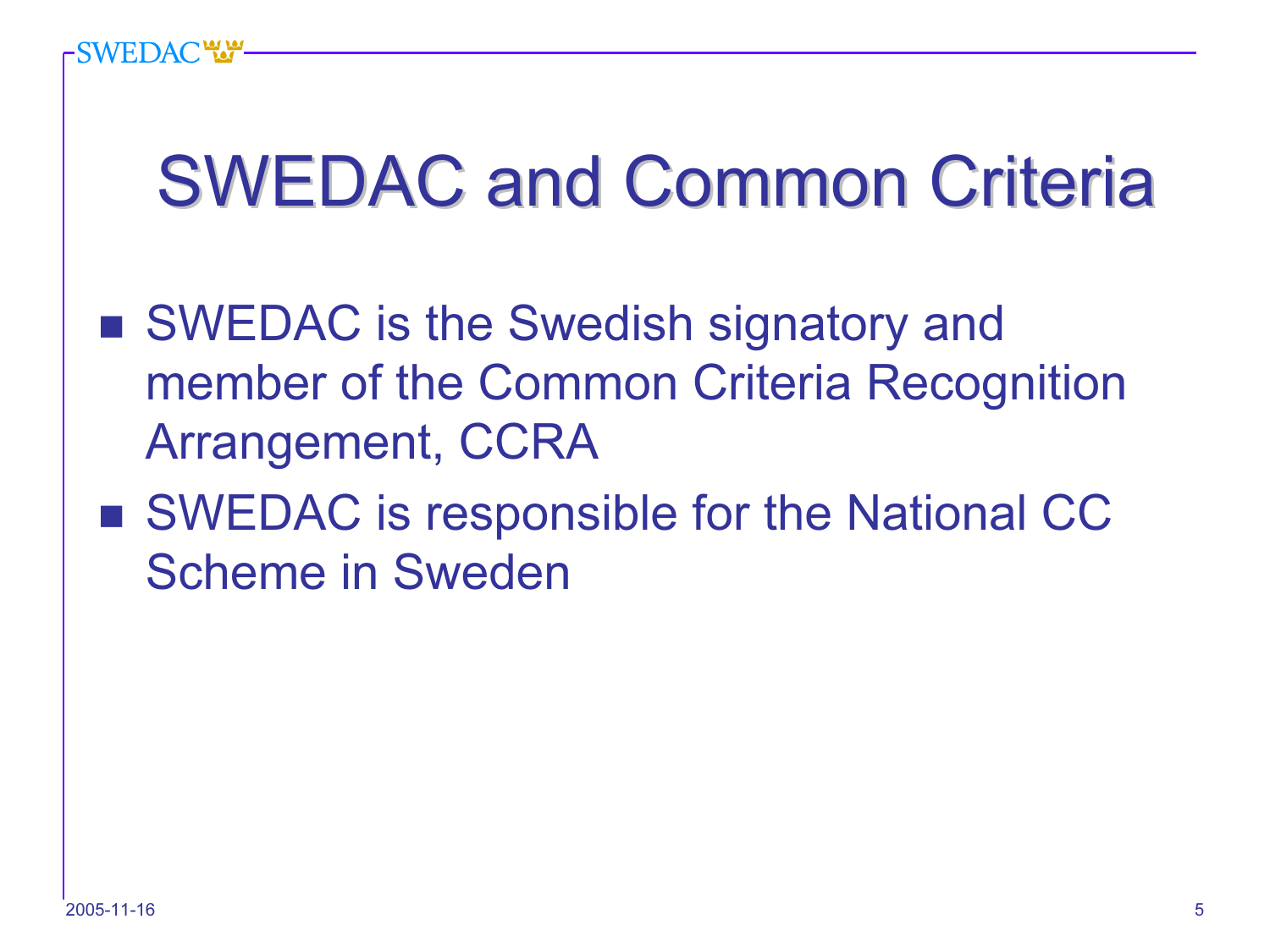### **National Swedish Common Criteria Scheme**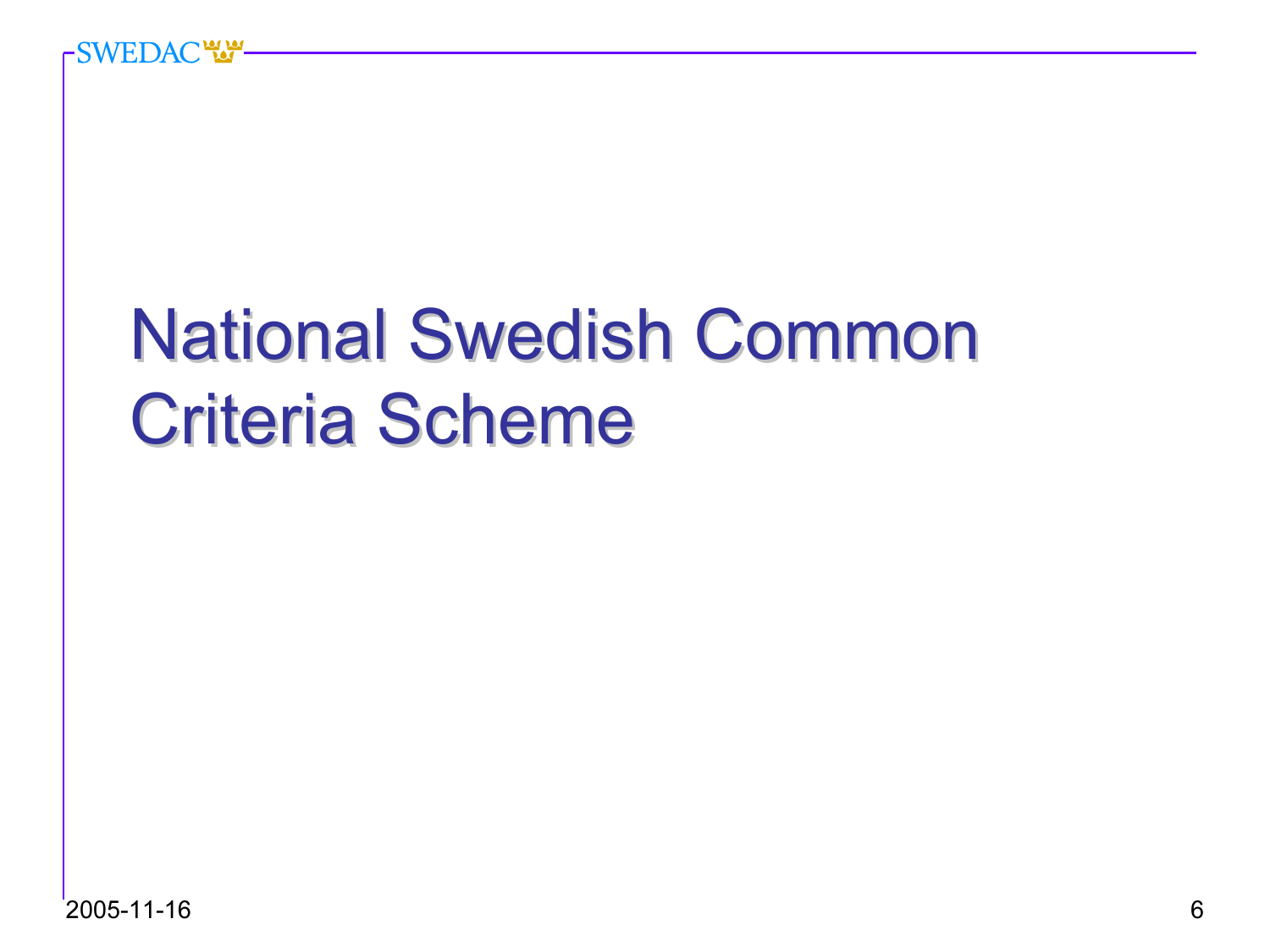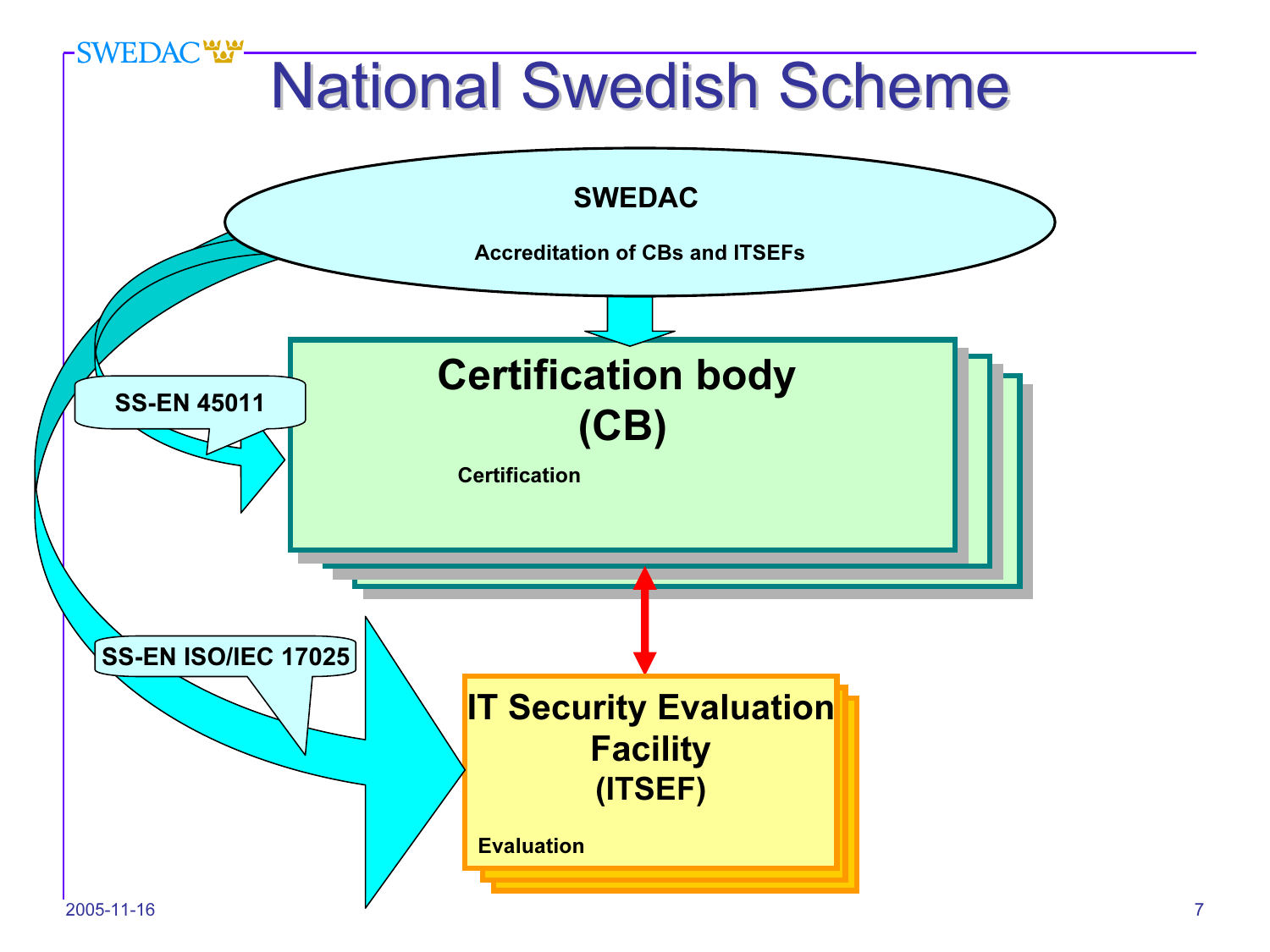### CC Scheme in Sweden

#### ■ "Open scheme"

- *–* Accreditation of CBs and ITSEFs
- Act concerning conformity assessment, SFS 1992:1119
- Ordinance concerning conformity assessment, SFS 1993:1065

#### "As for other areas/standards"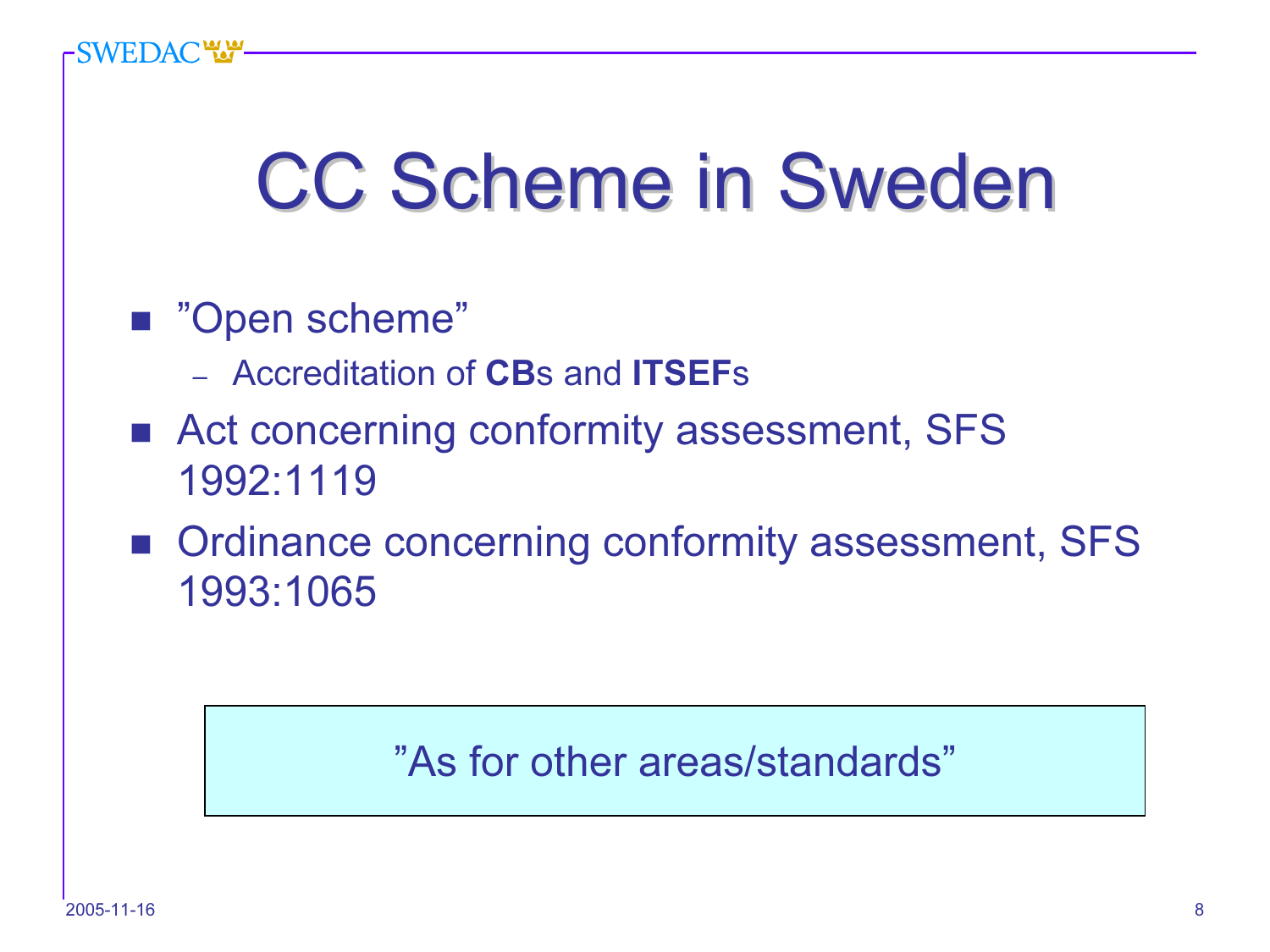# **National Swedish Scheme** regulations

#### h. STAFS 2003:2

– Accredited Evaluation Facilities that evaluate systems against the IT-security standard Common Criteria (CC) (ISO/IEC 15408) according to the Common Criteria Recognition Arrangement (CCRA) regulations

#### STAFS 2003:3

– Accredited Certification Bodies that evaluate systems against the IT-security standard Common Criteria (CC) (ISO/IEC 15408) according to the Common Criteria Recognition Arrangement (CCRA) regulations

#### **STAFS 2003:4**

– Guidelines for parties affected by the Common Criteria Recognition Arrangement (CCRA) according to the Common Criteria Recognition Arrangement (CCRA) regulations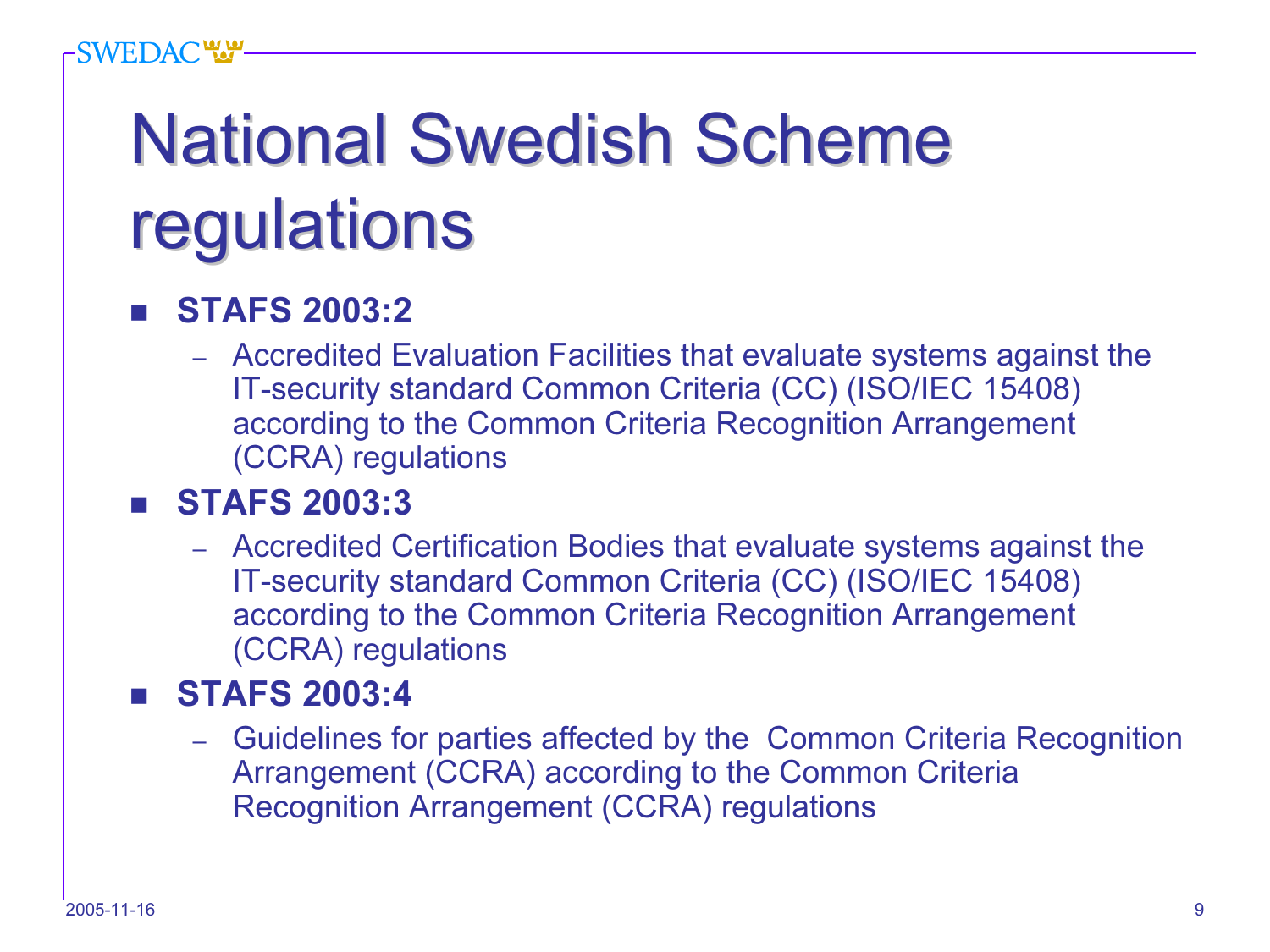### **Objective and Vision**

■ An open system where more than one CB can be accredited, provided that they can show competence (fulfil the requirements in EN 45011 and Common Criteria requirements).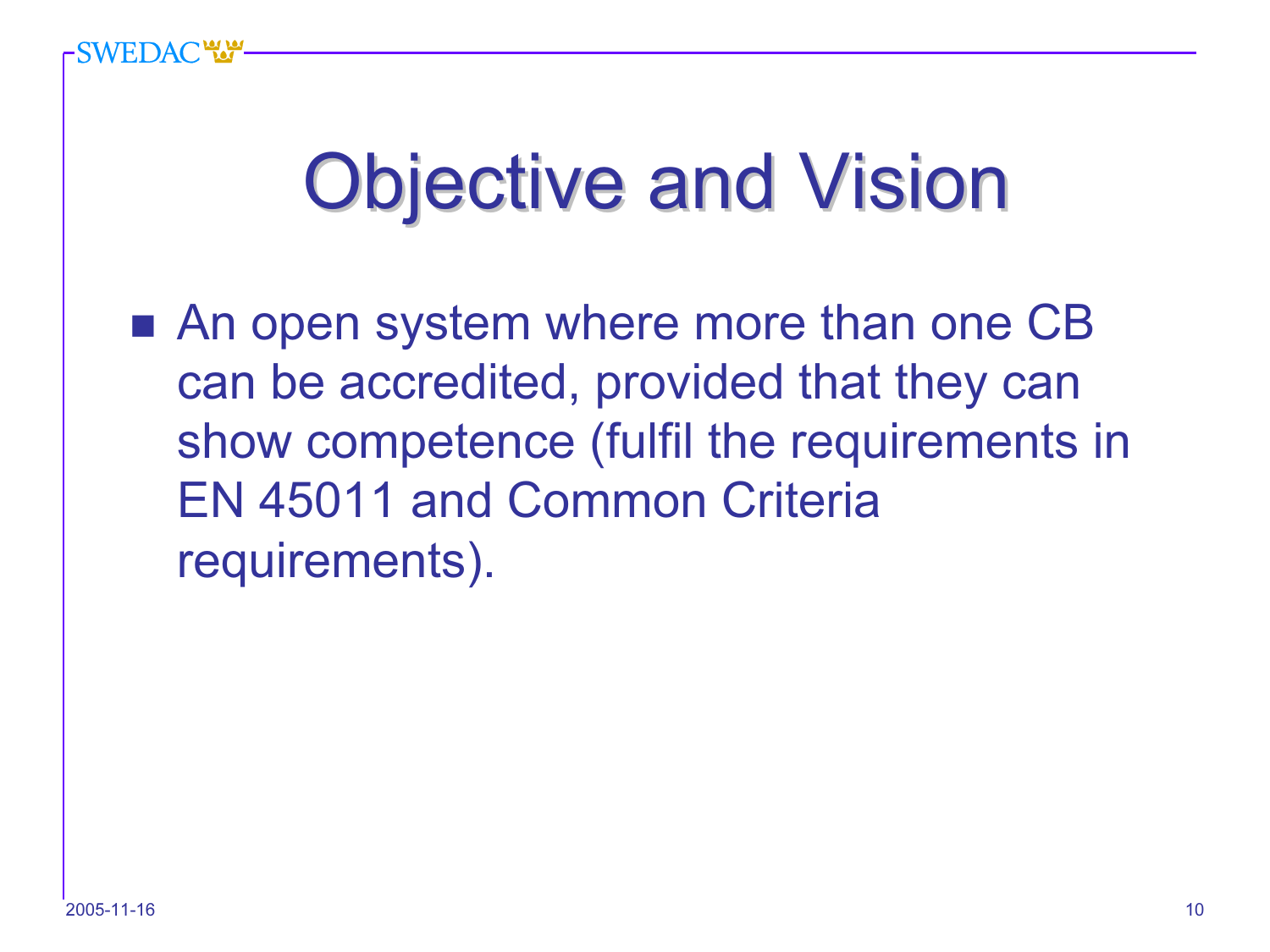# More information?

#### **B** SWEDAC

www.swedac.sewww.commoncriteriaswedac.se